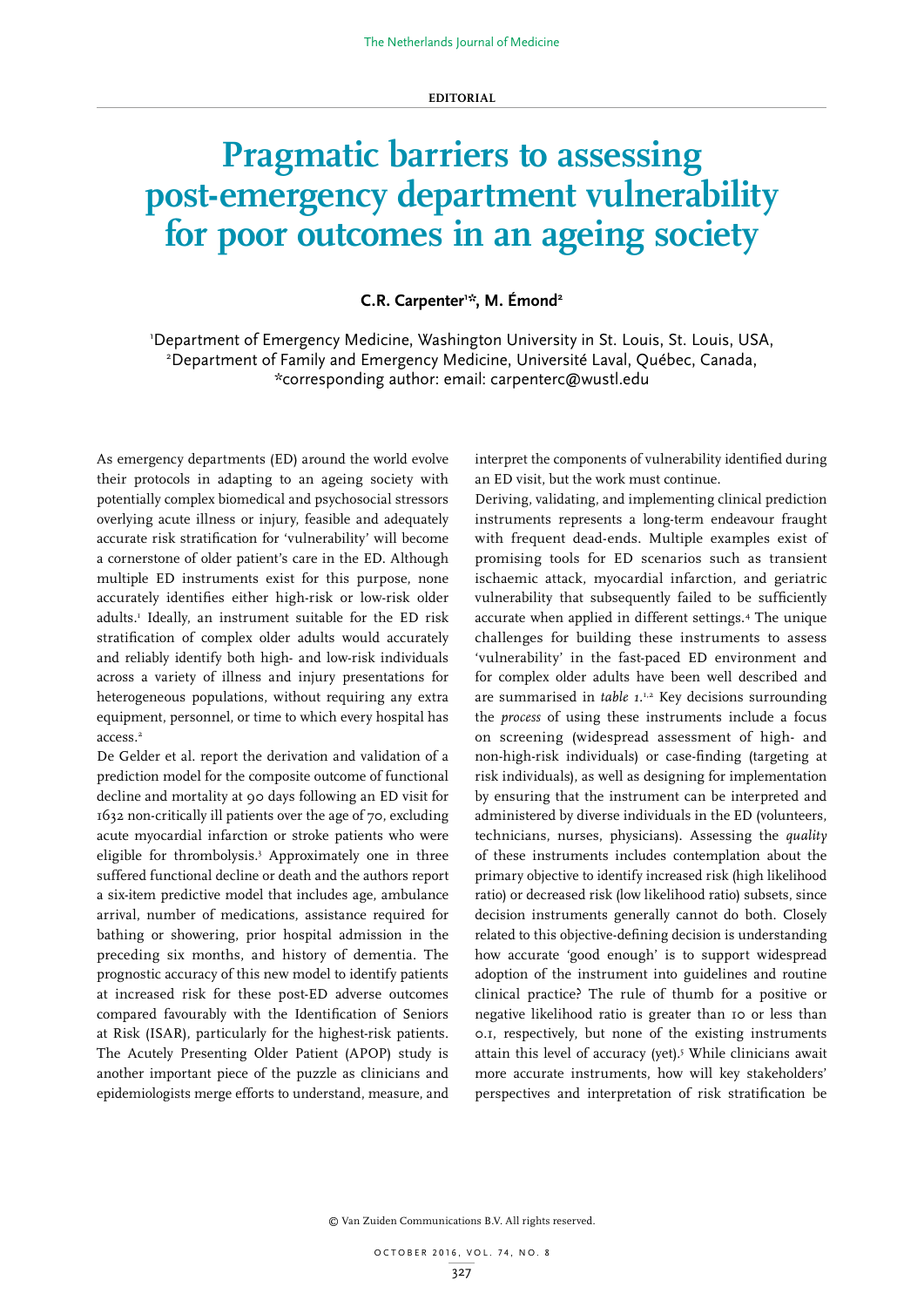| <b>Table 1.</b> Challenges for assessment of older adult vulnerability in ED settings |                                                                                                                                                                                                                                                                                                                                                                                                                                                                                                                                                                                  |
|---------------------------------------------------------------------------------------|----------------------------------------------------------------------------------------------------------------------------------------------------------------------------------------------------------------------------------------------------------------------------------------------------------------------------------------------------------------------------------------------------------------------------------------------------------------------------------------------------------------------------------------------------------------------------------|
| Process                                                                               | • Focus on screening or case-finding?<br>• Who will assess at what time during episode of ED care?<br>• What are personnel and monetary costs of routine assessment?                                                                                                                                                                                                                                                                                                                                                                                                             |
| Quality                                                                               | • Thresholds of instrument accuracy and reliability sufficient to justify widespread use?<br>• Should instruments be designed to identify high-risk or low-risk patients?<br>• Can multiple stakeholders appropriately acquire, interpret, and incorporate instrument's risk stratification?<br>• Which patient-centric intended and unintended outcomes of instrument use should be evaluated?<br>• Can a single instrument predict all adverse outcomes or is one instrument needed for trauma victims, another<br>for medical patients, and another for psychiatric patients? |
| Definitions                                                                           | • Standardised or comparable qualifiers for prevalent geriatric syndromes including dementia, delirium, and<br>frailty across specialties and nations?<br>• Equivalent, well-accepted qualifiers for key outcomes such as <i>preventable</i> ED returns?                                                                                                                                                                                                                                                                                                                         |
| Interventions                                                                         | • Linkage of available actions to high-risk strata?<br>• One-size fits all interventions or preventive actions guided by individual's unique vulnerabilities?                                                                                                                                                                                                                                                                                                                                                                                                                    |

evaluated? For example, if geriatricians, primary care providers, trauma surgeons, or orthopaedic specialists fail to accept the validity of these instruments then it is unlikely that ED provider's disposition and management recommendations that incorporate the risk assessment will be valued. These stakeholders also include patients and families, as well as governmental insurers who set policy that sometimes links higher quality care to healthcare reimbursements.6

The individual components from which these instruments are derived and further validated also require standardisation across nations, languages, and healthcare landscapes. For example, De Gelder et al. use the Six Item Cognitive Impairment test to define dementia, but reference a non-ED study as proof-of-concept for the face validity of this instrument. In fact, one ED-based study of this instrument indicated that it accurately identifies patients at low risk for non-delirium cognitive impairment, but does not identify high-risk individuals so one could argue whether patients were correctly analysed as to the presence or absence of dementia in the current study.7 Reviewing studies from Australia, Asia, Europe, and North America, clinicians will find a large variety of instruments employed to measure geriatric syndromes such as dementia, delirium, comorbid illness burden, and illness acuity which represents a veritable Tower of Babel for those trying to compare one population, instrument, or intervention against another. Additionally, under-utilised qualifiers for global dysfunction such as frailty exist, $8.9$ as well as descriptors of outcomes as 'preventable ED returns'.1 As more researchers derive and evaluate new instruments against previous models, investigators and funders must agree upon a package of measures that are mutually acceptable in order for others to compare one study's results to another.

Even if key process, quality, and definitional issues are addressed, a largely unanswered question is what to do with the added information from ED vulnerability assessments? At a threshold of  $\geq$  2 the ISAR identifies 61% of individuals as high risk, while the APOP composite outcome instrument identified over 25% of individuals as amongst the 30% highest risk. Should all of these individuals be admitted to the hospital? If not, which subset can be safely managed as outpatients? Does a one-size-fits-all intervention exist to reduce short-term adverse outcomes or is an individualised approach required? If individualised interventions are needed, which is most likely, then how (and by whom) would this additional assessment occur?

Assessing older adult's vulnerability for short-term adverse outcomes following an episode of ED care is recommended by educators<sup>10</sup> and professional guidelines,11,12 but clinician's ability to accurately do so remains elusive. In addition to the APOP investigators, ED researchers worldwide are exploring different approaches to distinguish older adults at increased risk for preventable suboptimal outcomes.13-15 Opportunity exists concurrently with abundant challenges, but assessing ED elder's vulnerability provides the prospect for multidisciplinary, international investigators to collaboratively align emergency care with patient-centric priorities that improves the efficiency and quality of healthcare delivery. Progress awaits these ongoing efforts and will require persistent and substantial energy, funding, and innovation.

## **REFERENCES**

- 1. Carpenter CR, Shelton E, Fowler S, et al. Risk Factors and Screening Instruments to Predict Adverse Outcomes for Undifferentiated Older Emergency Department Patients: A Systematic Review and Meta-Analysis. Acad Emerg Med. 2015;22:1-21.
- 2. Hwang U, Carpenter C. Assessing geriatric vulnerability for post emergency department adverse outcomes: challenges abound while progress is slow. Emerg Med J. 2016;33:2-3.

© Van Zuiden Communications B.V. All rights reserved.